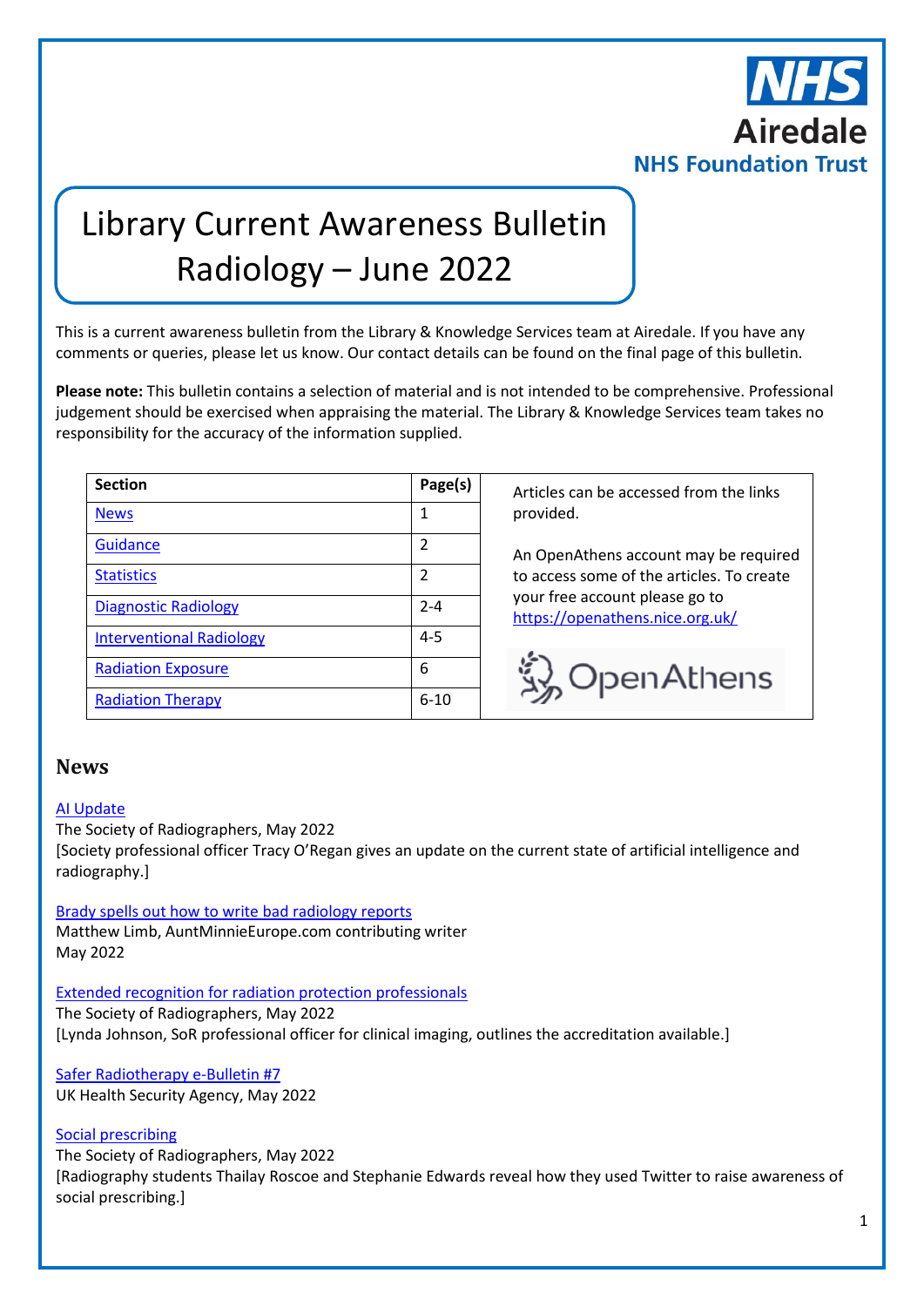# <span id="page-1-0"></span>**Guidance**

[Preventing Patient Identification Incidents in Diagnostic Imaging, Nuclear Medicine and Radiotherapy](https://www.sor.org/learning-advice/professional-body-guidance-and-publications/documents-and-publications/policy-guidance-document-library/preventing-patient-identification-incidents-in-dia) – guiding [principles for safe practice in the United Kingdom](https://www.sor.org/learning-advice/professional-body-guidance-and-publications/documents-and-publications/policy-guidance-document-library/preventing-patient-identification-incidents-in-dia) The Society of Radiographers, May 2022

# <span id="page-1-1"></span>**Statistics**

[Diagnostic Imaging Dataset 2021-22 Data](https://www.england.nhs.uk/statistics/statistical-work-areas/diagnostic-imaging-dataset/diagnostic-imaging-dataset-2021-22-data/)

NHS England March 2022

[The Diagnostic Imaging Dataset (DID) is a central collection of detailed information about diagnostic imaging tests carried out on NHS patients, extracted from local Radiology Information Systems (RISs) and submitted monthly.]

# <span id="page-1-2"></span>**Diagnostic Radiology**

[A fully automatic artificial intelligence-based CT image analysis system for accurate detection, diagnosis, and](https://link.springer.com/article/10.1007/s00330-021-08365-z)  [quantitative severity evaluation of pulmonary tuberculosis.](https://link.springer.com/article/10.1007/s00330-021-08365-z)

Yan C., Wang L., Lin J., Xu J., Zhang T., Qi, J., Li X., Ni W., Wu G., Huang J., Xu Y., Woodruff H.C., and Lambin P. *European Radiology*, vol. 32(4) pp. 2188-2199.

## April 2022

[**Objectives**: An accurate and rapid diagnosis is crucial for the appropriate treatment of pulmonary tuberculosis (TB). This study aims to develop an artificial intelligence (AI)-based fully automated CT image analysis system for detection, diagnosis, and burden quantification of pulmonary TB. **Methods**: From December 2007 to September 2020, 892 chest CT scans from pathogen-confirmed TB patients were retrospectively included. A deep learningbased cascading framework was connected to create a processing pipeline. For training and validation of the model, 1921 lesions were manually labeled, classified according to six categories of critical imaging features, and visually scored regarding lesion involvement as the ground truth. A "TB score" was calculated based on a network-activation map to quantitively assess the disease burden. Independent testing datasets from two additional hospitals (dataset 2,  $n = 99$ ; dataset 3,  $n = 86$ ) and the NIH TB Portals ( $n = 171$ ) were used to externally validate the performance of the AI model. **Results**: CT scans of 526 participants (mean age, 48.5 ± 16.5 years; 206 women) were analyzed. The lung lesion detection subsystem yielded a mean average precision of the validation cohort of 0.68. The overall classification accuracy of six pulmonary critical imaging findings indicative of TB of the independent datasets was 81.08-91.05%. A moderate to strong correlation was demonstrated between the AI model-quantified TB score and the radiologist-estimated CT score. **Conclusions**: The proposed end-to-end AI system based on chest CT can achieve human-level diagnostic performance for early detection and optimal clinical management of patients with pulmonary TB.]

[Chest high-resolution computed tomography can make higher accurate stages for thoracic sarcoidosis than X-ray.](https://bmcpulmmed.biomedcentral.com/articles/10.1186/s12890-022-01942-y) Zhang Y., Du S-S., Zhao M-M., Li Q-H., Zhou Y., Song J-C., Chen T., Shi J-Y., Jie B., Li W., Shen Li., Zhang F., Su Y-L. et al *BMC Pulmonary Medicine*, vol. 22(1): 1-8.

#### April 2022

[**Background**: To explore if chest high-resolution computed tomography (HRCT) can make higher accurate stages for thoracic sarcoidosis stage than X-ray (CRX) only. **Methods**: Clinical data from medical records of consecutive patients with a confirmed diagnosis of pulmonary sarcoidosis at Shanghai Pulmonary Hospital from January 1 2012 to December 31 2016 and consecutive patients treated at the Sarcoidosis Center of University of Cincinnati Medical Center, Ohio, USA from January 1 2010 to December 31 2015 were reviewed. The clinical records of 227 patients diagnosed with sarcoidosis (140 Chinese and 87 American) were reviewed. Their sarcoidosis stage was determined by three thoracic radiologists based on CXR and HRCT presentations, respectively. The stage determined from CXR was compared with that determined from HRCT. **Results**: Overall, 50.2% patients showed discordant sarcoidosis stage between CXR and HRCT (52.9% in Chinese and 44.8% in American, respectively). The primary reason for inconsistent stage between CXR and HRCT was failure to detect mediastinal lymph node enlargement in the shadow of the heart in CXR (22.1%) and small nodules because of the limited resolution of CXR (56.6%). Stage determined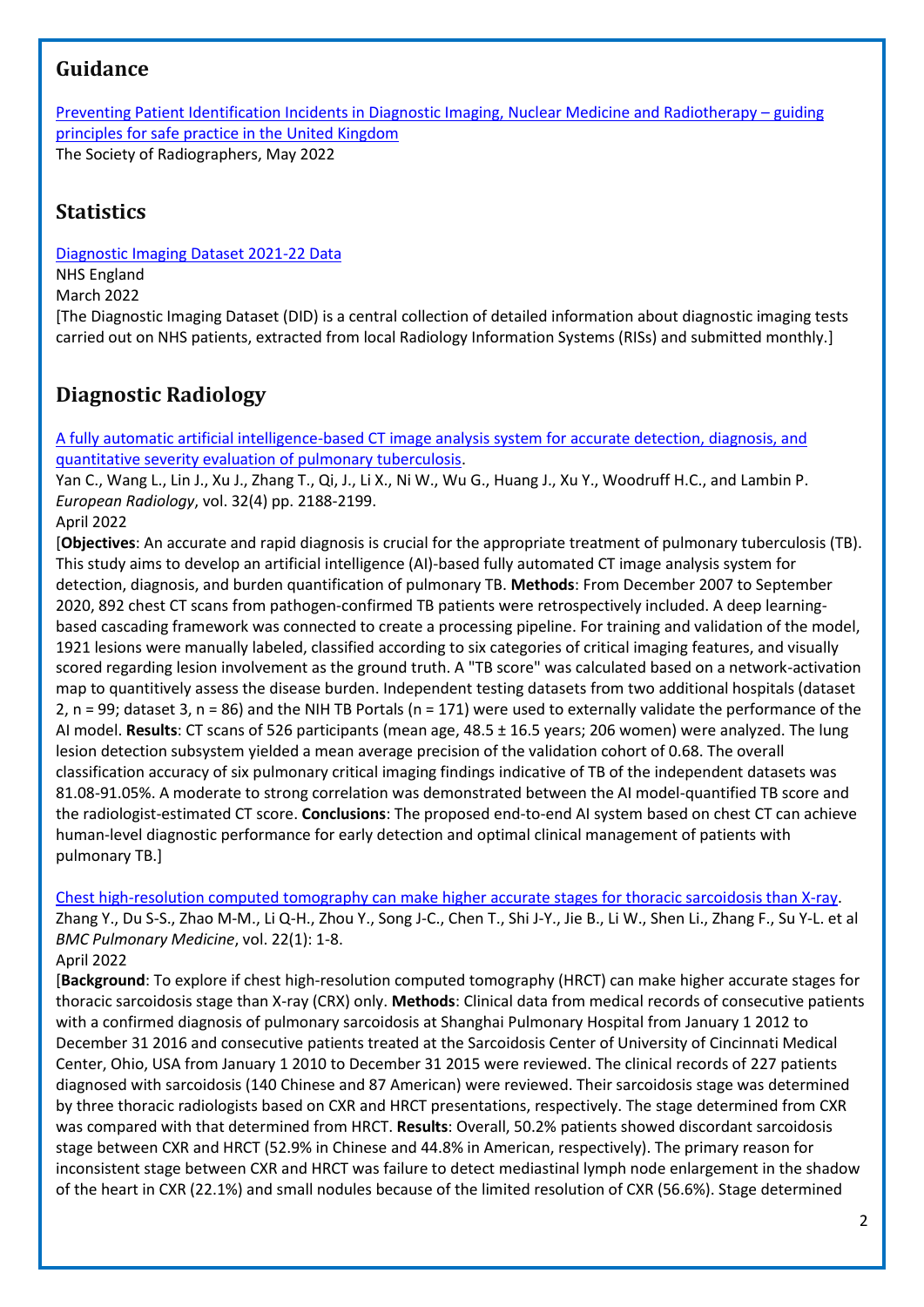from HRCT negatively correlated with carbon monoxide diffusing capacity (DLCO) significantly (P < .01) but stage determined from CXR did not. Pleural involvement was detected by HRCT in 58 (25.6%) patients but only in 17 patients (7.5%) by CXR. Patients with pleural involvement had significantly lower forced vital capacity and DLCO than patients without it (both P < .05). **Conclusion**: Revised staging criteria based on HRCT presentations included 5 stages with subtypes in the presence of pleural involvement were proposed. Thoracic sarcoidosis can be staged more accurately based on chest HRCT presentations than based on CXR presentations. Pleural involvement can be detected more accurately by HRCT.]

#### [Multi-label annotation of text reports from computed tomography of the chest, abdomen, and pelvis using deep](https://libkey.io/libraries/2554/10.1186/s12911-022-01843-4)  [learning](https://libkey.io/libraries/2554/10.1186/s12911-022-01843-4)

D'Anniballe V.M., Tushar F.I., Faryna K., Han S., Mazurowski M.A., Rubin G.D., and Lo J.Y. *BMC Medical Informatics & Decision Making*, vol. 22(1) pp. 1-12. April 2022

[**Background**: There is progress to be made in building artificially intelligent systems to detect abnormalities that are not only accurate but can handle the true breadth of findings that radiologists encounter in body (chest, abdomen, and pelvis) computed tomography (CT). Currently, the major bottleneck for developing multi-disease classifiers is a lack of manually annotated data. The purpose of this work was to develop high throughput multi-label annotators for body CT reports that can be applied across a variety of abnormalities, organs, and disease states thereby mitigating the need for human annotation. **Methods**: We used a dictionary approach to develop rule-based algorithms (RBA) for extraction of disease labels from radiology text reports. We targeted three organ systems (lungs/pleura, liver/gallbladder, kidneys/ureters) with four diseases per system based on their prevalence in our dataset. To expand the algorithms beyond pre-defined keywords, attention-guided recurrent neural networks (RNN) were trained using the RBA-extracted labels to classify reports as being positive for one or more diseases or normal for each organ system. Alternative effects on disease classification performance were evaluated using random initialization or pre-trained embedding as well as different sizes of training datasets. The RBA was tested on a subset of 2158 manually labeled reports and performance was reported as accuracy and F-score. The RNN was tested against a test set of 48,758 reports labeled by RBA and performance was reported as area under the receiver operating characteristic curve (AUC), with 95% CIs calculated using the DeLong method. **Results**: Manual validation of the RBA confirmed 91-99% accuracy across the 15 different labels. Our models extracted disease labels from 261,229 radiology reports of 112,501 unique subjects. Pre-trained models outperformed random initialization across all diseases. As the training dataset size was reduced, performance was robust except for a few diseases with a relatively small number of cases. Pre-trained classification AUCs reached > 0.95 for all four disease outcomes and normality across all three organ systems. **Conclusions**: Our label-extracting pipeline was able to encompass a variety of cases and diseases in body CT reports by generalizing beyond strict rules with exceptional accuracy. The method described can be easily adapted to enable automated labeling of hospital-scale medical data sets for training imagebased disease classifiers.]

#### [Radiograph report style preferences of referrers at a district general hospital in the West Midlands, England, UK](https://www.sciencedirect.com/science/article/pii/S1078817421001504) Stevens B.J.

*Radiography*, vol. 28(2) pp. 296-303 May 2022

[Many articles and guidelines have been published proposing suggestions for the optimal radiology report style; it is likely that different referrers will prefer different styles owing to a number of clinical variables. The aim of this study is to assess the x-ray report style preferences of referrers at a district general hospital. This electronic survey study used convenience sampling. An email invitation was sent to all referrers who had requested imaging examinations in the six months prior to the study start date. Participants were asked their opinions on the inclusion of recommendations and advice and to indicate their preferences of mock reports with combinations of the following; short/long, in-depth/brief and paragraph/bullet points. Manual analysis was undertaken in Excel. There were 114 participants from the identified population of 356, giving a response rate of 32%. Nearly all participants find the inclusion of recommendations and advice to be useful (n = 109, 96%). Seventy-nine participants (69.3%) request skeletal x-ray examinations, and 100 (87.7%) request chest x-ray examinations. More than half of skeletal referrers  $(n = 42, 53.2%)$  and the majority of chest referrers  $(n = 45, 45%)$  prefer reports with short sentences, brief, bullet point format. The most preferred report style for skeletal and chest x-ray reports is short sentences, brief with bullet-point format. These findings add to the current knowledge base and provide different report style options. Tailoring report styles could optimise service users' experience depending on clinical variables and might improve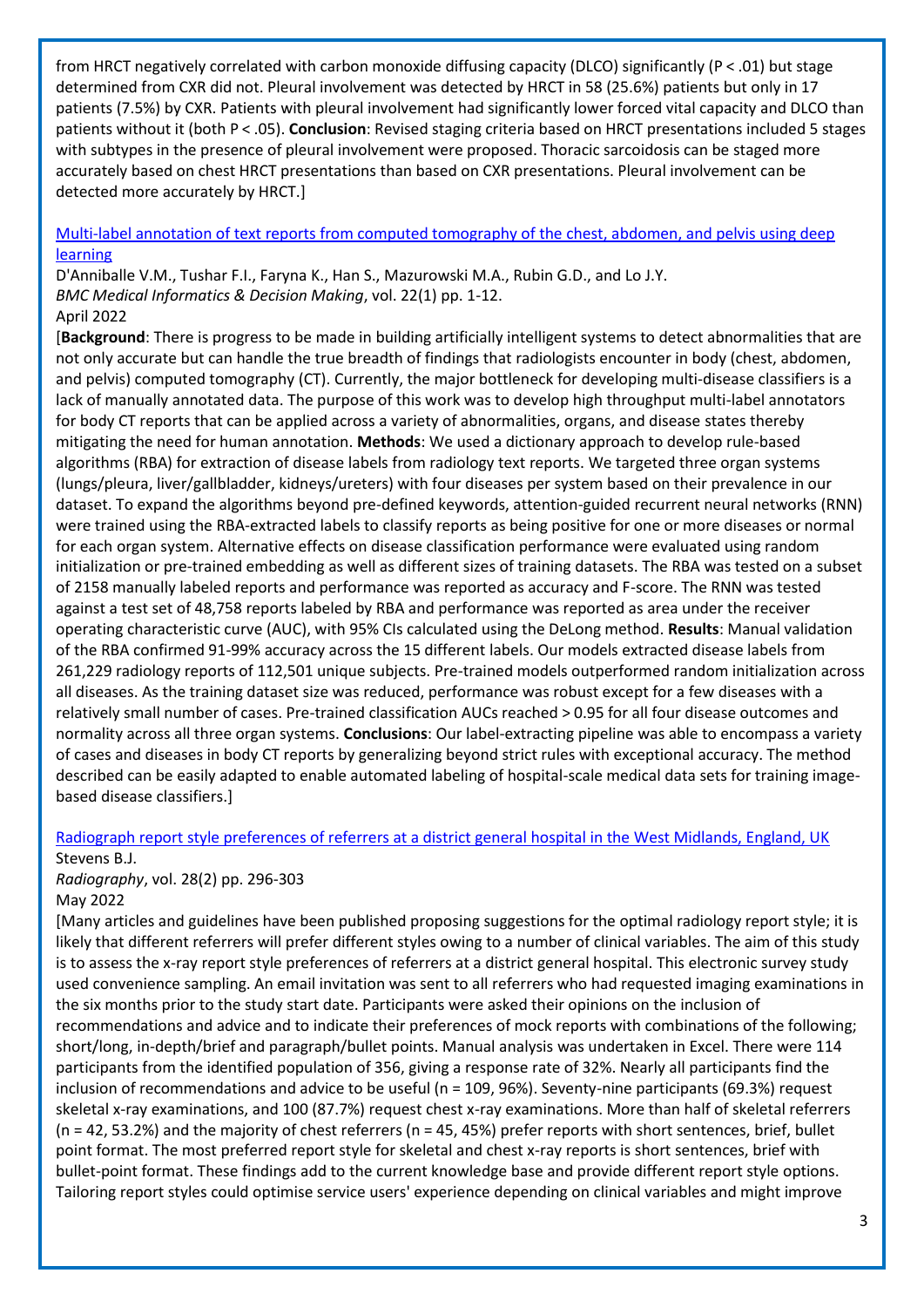reporting workflow. Potential differences in style preferences may exist between community and hospital referrers. Consequently, focussed research regarding the report style preferences of GPs is recommended as an area for further research.]

#### [Thoracic imaging tests for the diagnosis of COVID‐19](https://www.cochranelibrary.com/cdsr/doi/10.1002/14651858.CD013639.pub5/full?highlightAbstract=radiol*)

Ebrahimzadeh S., Islam N., Dawit H., Salameh J-P., Kazi S., Fabiano N., Treanor L., Absi M., Ahmad F., Rooprai P. et al *Cochrane Database of Systematic Reviews,* 2022, Issue 5. Art. No. CD013639. May 2022

[**Background**: Our March 2021 edition of this review showed thoracic imaging computed tomography (CT) to be sensitive and moderately specific in diagnosing COVID-19 pneumonia. This new edition is an update of the review. **Objectives**: Our objectives were to evaluate the diagnostic accuracy of thoracic imaging in people with suspected COVID‐19; assess the rate of positive imaging in people who had an initial reverse transcriptase polymerase chain reaction (RT‐PCR) negative result and a positive RT‐PCR result on follow‐up; and evaluate the accuracy of thoracic imaging for screening COVID‐19 in asymptomatic individuals. The secondary objective was to assess threshold effects of index test positivity on accuracy. **Search methods**: We searched the COVID‐19 Living Evidence Database from the University of Bern, the Cochrane COVID-19 Study Register, The Stephen B. Thacker CDC Library, and repositories of COVID‐19 publications through to 17 February 2021. We did not apply any language restrictions. **Selection criteria**: We included diagnostic accuracy studies of all designs, except for case‐control, that recruited participants of any age group suspected to have COVID‐19. Studies had to assess chest CT, chest X‐ray, or ultrasound of the lungs for the diagnosis of COVID‐19, use a reference standard that included RT‐PCR, and report estimates of test accuracy or provide data from which we could compute estimates. We excluded studies that used imaging as part of the reference standard and studies that excluded participants with normal index test results. **Authors' conclusions**: Chest CT and ultrasound of the lungs are sensitive and moderately specific in diagnosing COVID‐19. Chest X‐ray is moderately sensitive and moderately specific in diagnosing COVID‐19. Thus, chest CT and ultrasound may have more utility for ruling out COVID‐19 than for differentiating SARS‐CoV‐2 infection from other causes of respiratory illness. The uncertainty resulting from high or unclear risk of bias and the heterogeneity of included studies limit our ability to confidently draw conclusions based on our results.]

# <span id="page-3-0"></span>**Interventional Radiology**

[Bibliometric analysis of interventional radiology studies in PubMed-indexed literature from 1991 to 2020](https://libkey.io/libraries/2554/10.1016/j.clinimag.2022.02.024) Gowda P.C., Lobner K., Hafezi-Nejad N., and Weiss C.R.

*Clinical Imaging*, vol. 85 pp. 43-47

[**Purpose**: To evaluate interventional radiology (IR) research over time based on the study type of published articles and the visibility of articles to non-radiology clinicians. **Methods**: We performed a search of all PubMed-indexed literature from January 1, 1991, through November 11, 2020, for clinical IR articles classified by their study type, categorized as: 1) meta-analyses/systematic reviews/practice guidelines; 2) randomized controlled trials; 3) nonrandomized controlled trials; and 4) longitudinal/observational studies. Clinical IR articles were defined as those that met keyword criteria constructed from Society of Interventional Radiology procedure guides. Data were also collected on medical specialty journal categories that published IR-related articles. **Results**: When we examined the first vs. the last decade of our study period, the number of IR articles published increased across all study types: randomized controlled trials (374 to 2620; 601% change), longitudinal/observational studies (2324 to 12,447; 436%), meta-analyses/systematic reviews/practice guidelines (1179 to 6135; 420%), non-randomized controlled trials (471 to 2161; 359%). The journal categories with the highest mean percentage increase of IR articles across all study types were obstetrics and gynecology (659%), peripheral vascular disease (342%), and emergency medicine (221%). We found a decrease of IR articles published in surgery (-6.0%), pediatrics (-14%), and pulmonary (-21%) journals. **Conclusion**: The number of IR articles grew quickly and at a similar rate compared with all PubMed-indexed articles and increased as a proportion of articles published in non-imaging specialty journals. This indicates greater visibility of IR studies for all clinicians and is encouraging towards the advancement of IR techniques.]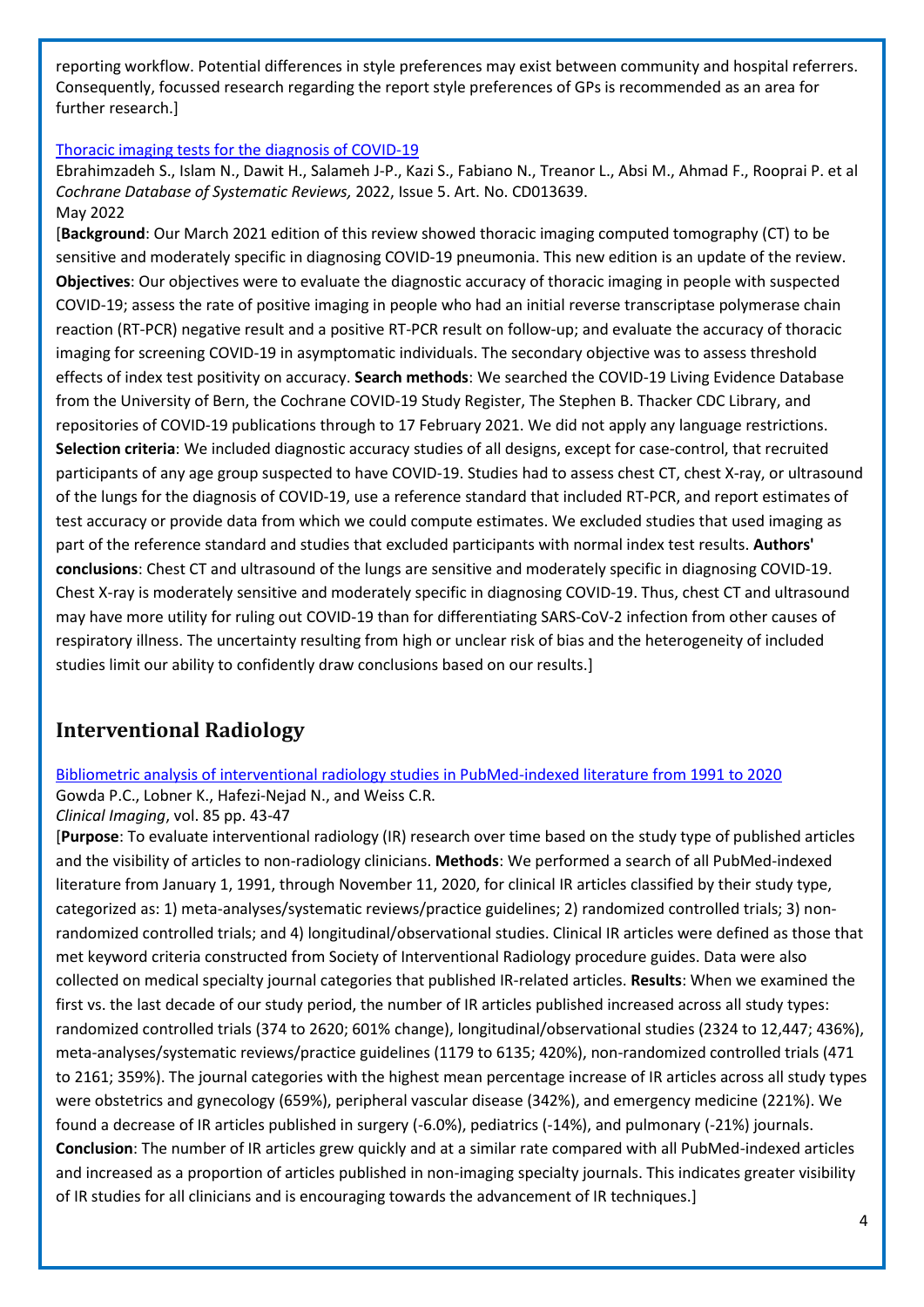[Safety and effectiveness of vascular closure devices in interventional radiological procedures](https://libkey.io/libraries/2554/10.1177/15910199221100628)

Kim E., Sebastiao B.G., Lee A., Ande S. and Shankar J.

*Interventional Neuroradiology*

#### May 2022

[B**ackground**: Although it is well known that vascular closure devices (VCD) are commonly used in therapeutic interventional radiological procedures, standard use in diagnostic procedures is not as well studied. **Purpose**: The aim of this study was to determine the real-world safety and effectiveness of the VCD in both diagnostic and therapeutic interventional radiological procedures. **Materials and methods**: A retrospective, single center study included all patients where VCDs were used for either a diagnostic or therapeutic interventional procedure. Various demographic and clinical risk factors were recorded and examined for any significant association with successful deployment and complications. **Result(s)**: A total of 2072 patients were included. VCDs were successfully deployed in 95.2% of the patients with 4.8% of perioperative complications, which included minor oozing from the puncture site, small hematoma less than or equal to 5 cm, large hematoma greater than 5 cm, pain, and loss of vascular access. Therapeutic (vascular interventional radiology (VIR) and neuro-interventional radiology (NIR)) procedures (OR 3.03, 95% CI 1.51-6.09, p=0.002), use of Angioseal (OR 5.26, 95% CI 3.13-8.33), p<0.001), and no use of antiplatelet medications (OR 0.47, 95% CI 0.22-0.97, p=0.041) were independently associated with successful deployment of VCDs when controlled for other risk factors. Smoking (OR 3.50, 95% CI 2.00-6.05, p=<0.001), use of antiplatelet (OR 2.01, 95% CI 1.04-3.87, p=0.037) and use of heparin (OR 1.78, 95% CI 1.10-2.86, p=0.018) were independently associated with higher complication rates. **Conclusion(s)**: VCD's were successfully deployed in 95.2% of the patients with 4.8% of perioperative minor complications.]

#### [The role of interventional radiology in the management of refractory bile leaks](https://search.ebscohost.com/login.aspx?direct=true&AuthType=sso&db=mdc&AN=33733336&custid=ns010294)

Arellano R.S., Reid N.J., Kapoor B. and Lorenz J. *Abdominal Radiology*, vol. 47(5) pp. 1881-1890 May 2022

[Refractory bile leaks represent a damaging sequela of hepatobiliary surgery and direct trauma. Management of bile leaks represents a challenging clinical problem. Despite advances in endoscopic techniques, interventional radiology continues to play a vital role in the diagnosis and management of refractory bile leaks. This article reviews strategies for optimizing the diagnosis and management of bile leaks and provides an overview of management strategies, including the management of complicated biliary leaks.]

#### [Thromboelastography: a review for radiologists and implications on periprocedural bleeding risk](https://link.springer.com/article/10.1007/s00261-022-03539-9)

Willis J., Carroll C., Planz V., and Galgano S.J. *Abdominal Radiology* May 2022

[Thromboelastography (TEG) and rotational thromboelastometry are emerging technologies that are gaining increasing acceptance in the medical field to evaluate the coagulation status of patients on an individual level by assessing dynamic clot formation. TEG has been proven to reduce blood product use as well as improve patient outcomes in a variety of medical settings, including trauma and surgery due to the expediated nature of the test as well as the ability to determine specific deficiencies present in whole blood that are otherwise undetectable with traditional coagulation studies. Currently, no guidelines or recommendations are in place for the utilization of TEG in interventional or diagnostic radiology although access to TEG has become increasingly common in recent years. This manuscript presents a review of prior literature on the technical aspects of TEG as well as its use in various fields and explains the normal TEG-tracing parameters. Common hemodynamic abnormalities and their effect on the TEG tracing are illustrated, and the appropriate treatments for each abnormality are briefly mentioned. TEG has the potential to be a useful tool for determining the hemodynamic state of patients in both interventional and diagnostic radiology, and further research is needed to determine the value of these tests in the periprocedural setting.]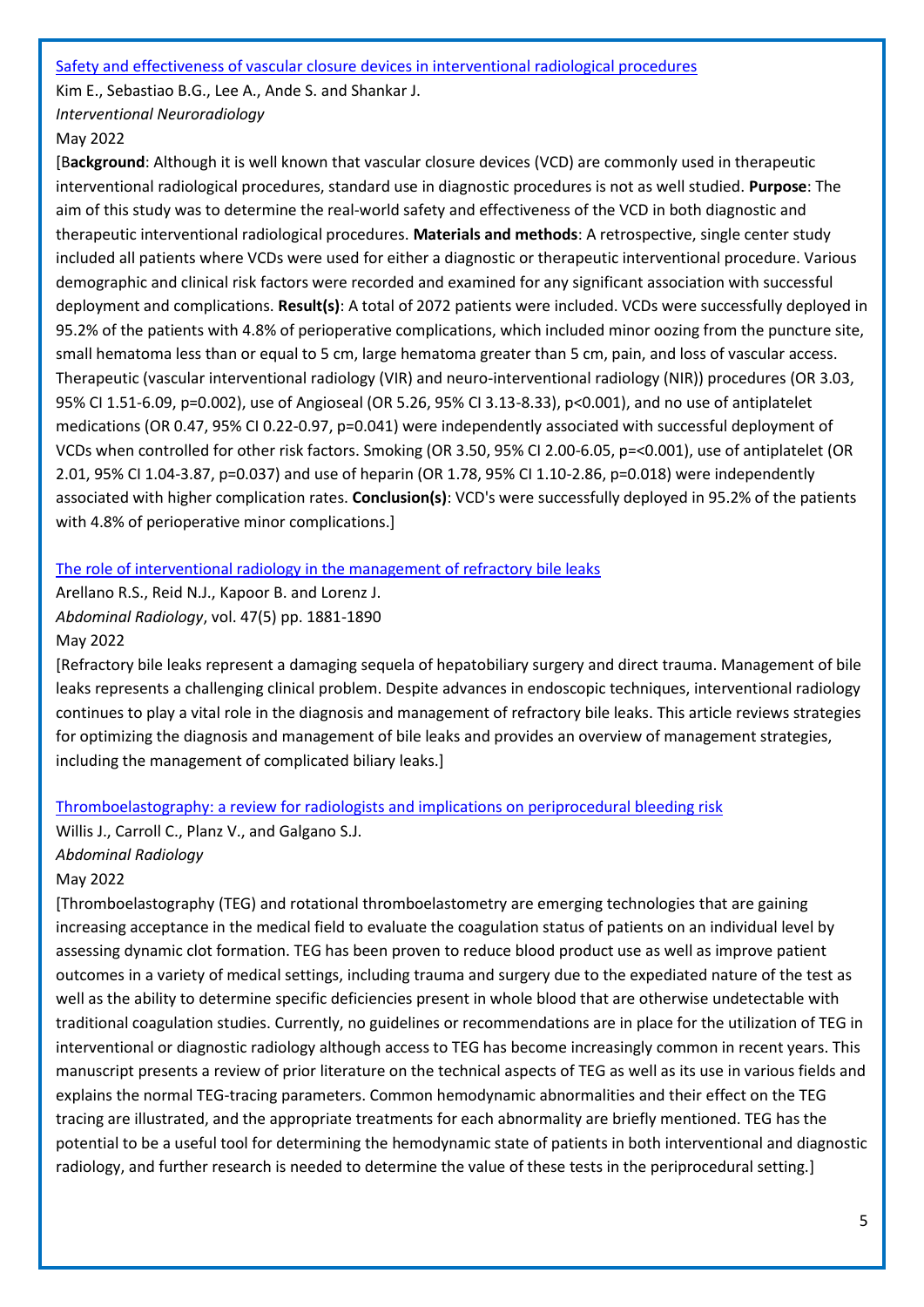## <span id="page-5-0"></span>**Radiation Exposure**

[Diagnostic radiological examinations and risk of intracranial tumours in adults-findings from the Interphone Study.](https://libkey.io/libraries/2554/10.1093/ije/dyab140) Auvinen A., Cardis E., Blettner M., Moissonnier M., Sadetzki S., Giles G., Johansen C., Swerdlow A., Cook A. et al *International Journal of Epidemiology*, vol. 51(2) pp. 537-546. April 2022

[**Background**: Exposure to high doses of ionizing radiation is among the few well-established brain tumour risk factors. We used data from the Interphone study to evaluate the effects of exposure to low-dose radiation from diagnostic radiological examinations on glioma, meningioma and acoustic neuroma risk. **Methods**: Brain tumour cases (2644 gliomas, 2236 meningiomas, 1083 neuromas) diagnosed in 2000-02 were identified through hospitals in 13 countries, and 6068 controls (population-based controls in most centres) were included in the analysis. Participation across all centres was 64% for glioma cases, 78% for meningioma cases, 82% for acoustic neuroma cases and 53% for controls. Information on previous diagnostic radiological examinations was obtained by interviews, including the frequency, timing and indication for the examinations. Typical brain doses per type of examination were estimated based on the literature. Examinations within the 5 years before the index date were excluded from the dose estimation. Adjusted odds ratios were estimated using conditional logistic regression. **Results**: No materially or consistently increased odds ratios for glioma, meningioma or acoustic neuroma were found for any specific type of examination, including computed tomography of the head and cerebral angiography. The only indication of an elevated risk was an increasing trend in risk of meningioma with the number of isotope scans, but no such trends for other examinations were observed. No gradient was found in risk with estimated brain dose. Age at exposure did not substantially modify the findings. Sensitivity analyses gave results consistent with the main analysis. **Conclusions**: There was no consistent evidence for increased risks of brain tumours with X-ray examinations, although error from selection and recall bias cannot be completely excluded. A cautious interpretation is warranted for the observed association between isotope scans and meningioma.]

# <span id="page-5-1"></span>**Radiation Therapy**

[Efficacy of resistance training during adjuvant chemotherapy and radiation therapy in cancer care: a systematic](https://libkey.io/libraries/2554/10.1007/s00520-021-06708-6)  [review and meta-analysis](https://libkey.io/libraries/2554/10.1007/s00520-021-06708-6)

McGovern A., Mahony N., Mockler D. and Fleming N. *Supportive Care in Cancer*, vol. 30(5) pp. 3701-3719.

#### May 2022

[**Purpose**: To determine the effect of resistance training during adjuvant chemotherapy and radiation therapy in cancer patients on measures of lean mass and muscle strength. Secondary aims were to analyse the prescription and tolerability of supervised resistance training in this population. **Methods**: EMBASE, Medline, CINAHL, Cochrane Library and Web of Science were searched from inception until 29 March 2021. Eligible randomised controlled trials (RCTs) examining supervised resistance training > 6 weeks duration during adjuvant chemotherapy and/or radiation therapy in cancer patients with objective measurement of muscle strength and/or lean mass were included. The meta-analysis was performed using Revman 5.4. **Results**: A total of 1910 participants from 20 articles were included (mean age: 54 years, SD = 10) and the majority were female (76.5%). Resistance training was associated with a significant increase in upper body strength (standardised mean difference (SMD) = 0.57, 95% CI 0.36 to 0.79, I2 = 64%, P < 0.0001), lower body strength (SMD = 0.58, 95% CI 0.18 to 0.98, I2 = 91%, P = 0.005), grip strength (mean difference (MD) = 1.32, 95% CI 0.37 to 2.27, I2 = 0%, P < 0.01) and lean mass (SMD = 0.23, 95% CI 0.03 to 0.42, I2 = 0%, P = 0.02). A P value of < 0.05 was considered statistically significant. The quality of the studies included was moderate to high with low risk of bias as per the PEDro scale. **Conclusion**: Resistance training is an effective adjunct therapy to improve muscle strength and lean mass in cancer patients undergoing chemotherapy and/or radiation therapy.]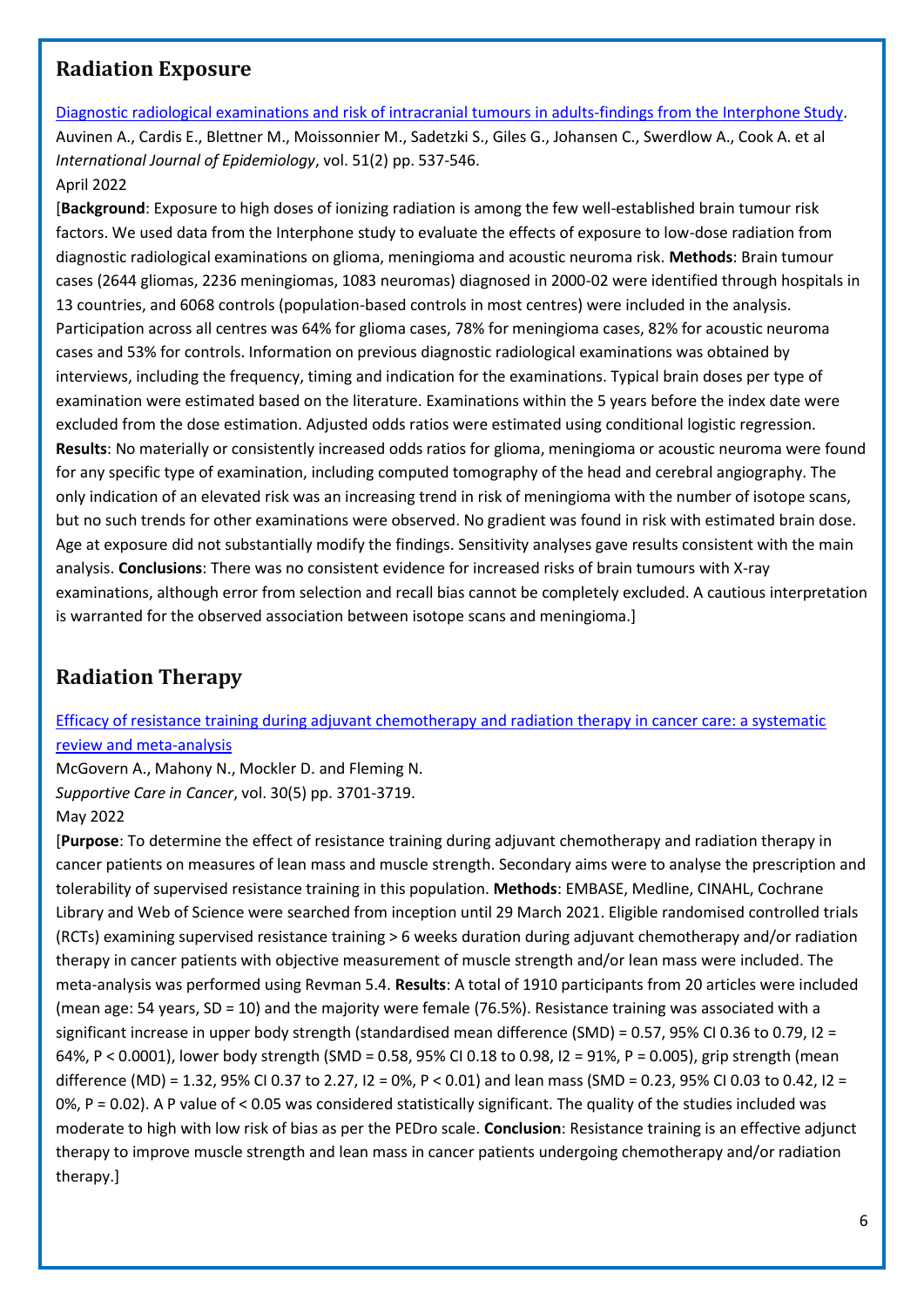[Feasibility of postoperative spine stereotactic body radiation therapy in proximity of carbon and titanium hybrid](https://libkey.io/libraries/2554/10.1186/s13014-022-02058-7)  [implants using a robotic radiotherapy device.](https://libkey.io/libraries/2554/10.1186/s13014-022-02058-7)

Henzen D., Schmidhalter D., Guyer G., Stenger-Weisser A., Ermiş E., Poel R., Deml M.C., Fix M.K., and Manser P. *Radiation Oncology*, vol. 17(1): 1-12.

#### May 2022

[**Background and Purpose**: To assess the feasibility of postoperative stereotactic body radiation therapy (SBRT) for patients with hybrid implants consisting of carbon fiber reinforced polyetheretherketone and titanium (CFP-T) using CyberKnife. **Materials and Methods**: All essential steps within a radiation therapy (RT) workflow were evaluated. First, the contouring process of target volumes and organs at risk (OAR) was done for patients with CFP-T implants. Second, after RT-planning, the accuracy of the calculated dose distributions was tested in a slab phantom and an anthropomorphic phantom using film dosimetry. As a third step, the accuracy of the mandatory image guided radiation therapy (IGRT) including automatic matching was assessed using the anthropomorphic phantom. For this goal, a standard quality assurance (QA) test was modified to carry out its IGRT part in presence of CFP-T implants. **Results**: Using CFP-T implants, target volumes could precisely delineated. There was no need for compromising the contours to overcome artifact obstacles. Differences between measured and calculated dose values were below 11% for the slab phantom, and at least 95% of the voxels were within 5% dose difference. The comparisons for the anthropomorphic phantom showed a gamma-passing rate (5%, 1 mm) of at least 97%. Additionally the test results with and without CFP-T implants were comparable. No issues concerning the IGRT were detected. The modified machine QA test resulted in a targeting error of 0.71 mm, which corresponds to the results of the unmodified standard tests. **Conclusion**: Dose calculation and delivery of postoperative spine SBRT is feasible in proximity of CFP-T implants using a CyberKnife system.]

#### [Improving Patients' Life Quality after Radiotherapy Treatment by Predicting Late Toxicities.](https://libkey.io/libraries/2554/10.3390/cancers14092097)

Lapierre A., Bourillon L., Larroque M., Gouveia T., Bourgier C., Ozsahin M., Pèlegrin A., Azria D., and Brengues, M. *Cancers*, vol. 14(9)

#### May 2022

[**Simple Summary**: Over 50% of patients with cancer will receive radiotherapy treatment. Five to ten percent of patients who received radiotherapy will develop side effects. Identifying these patients before treatment start would allow for treatment modification to minimize these effects and improve the life quality of these patients. Our team developed a test, which allows predicting these secondary effects before starting the treatment. This will help in proposing personalized treatments to improve the outcome. This review presents how this test is performed, its results, as well as its modification in order to be used in hospitals. Personalized treatment and precision medicine have become the new standard of care in oncology and radiotherapy. Because treatment outcomes have considerably improved over the last few years, permanent side-effects are becoming an increasingly significant issue for cancer survivors. Five to ten percent of patients will develop severe late toxicity after radiotherapy. Identifying these patients before treatment start would allow for treatment adaptation to minimize definitive side effects that could impair their long-term quality of life. Over the last decades, several tests and biomarkers have been developed to identify these patients. However, out of these, only the Radiation-Induced Lymphocyte Apoptosis (RILA) assay has been prospectively validated in multi-center cohorts. This test, based on a simple blood draught, has been shown to be correlated with late radiation-induced toxicity in breast, prostate, cervical and head and neck cancer. It could therefore greatly improve decision making in precision radiation oncology. This literature review summarizes the development and bases of this assay, as well as its clinical results and compares its results to the other available assays.]

[Optimal Clinical Target Volume of Radiotherapy Based on Microscopic Extension around the Primary Gross Tumor in](https://libkey.io/libraries/2554/10.3390/cancers14092318)  [Non-Small-Cell Lung Cancer: A Systematic Review.](https://libkey.io/libraries/2554/10.3390/cancers14092318)

Tamaki Y., Aibe N., Komiyama T., Nagasaka S., Imagumbai T., Itazawa T., Onishi H., Akimoto T., Nagata Y. et al *Cancers*, vol. 14(9)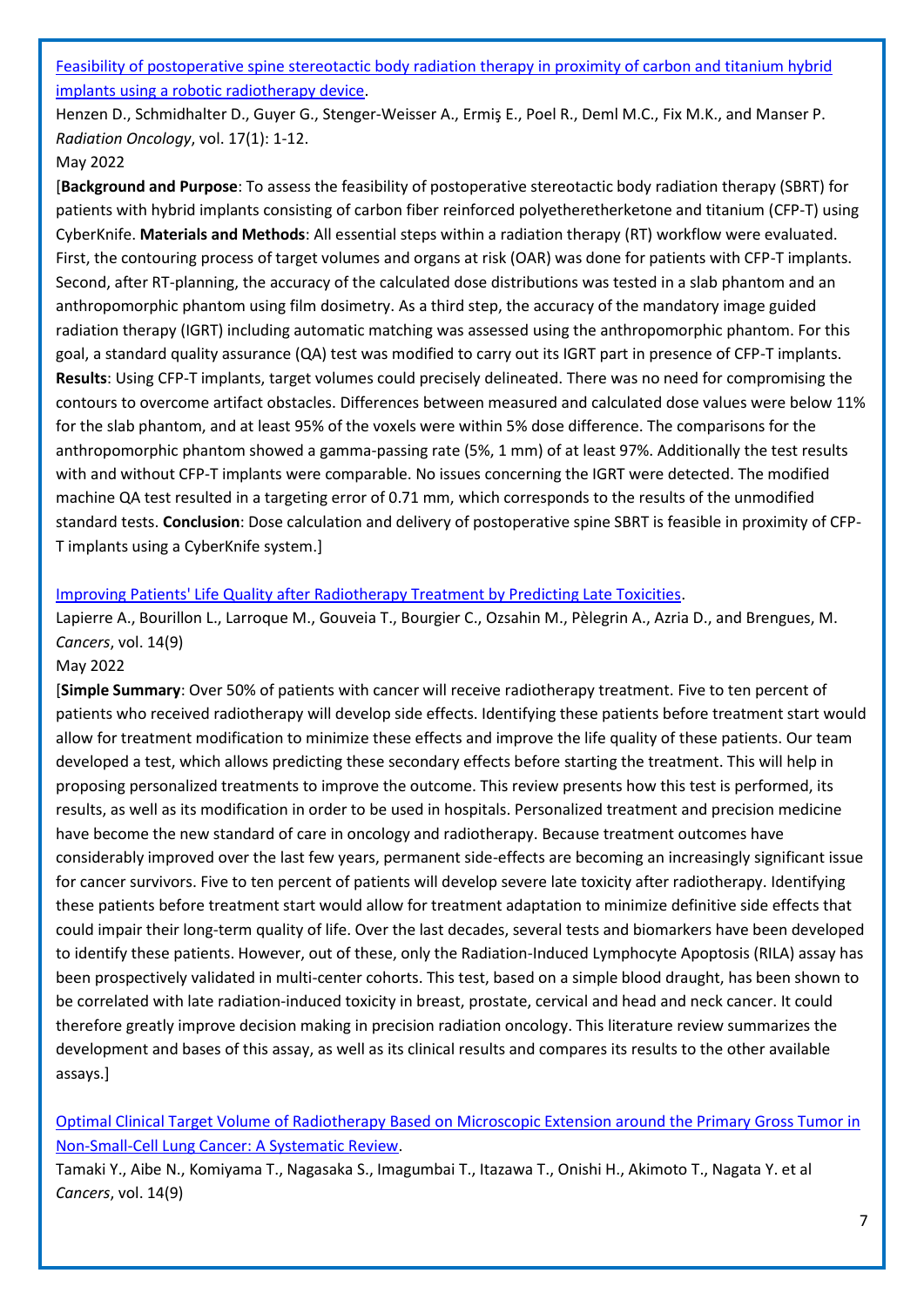[**Simple Summary**: As radical radiation therapy for non-small-cell lung cancer becomes increasingly precise following the development of techniques such as image-guided radiotherapy and intensity-modulated radiotherapy, how we define the clinical target volume (CTV) is crucial. Although assessing the scope of microscopic extension and microscopic proximal bronchial extension from the primary tumor is critical for defining the CTV, there is currently no consensus on this issue. Accordingly, we conducted this systematic review with the aim of assessing the available evidence. Although there were few studies with a high level of evidence, this systematic review enabled us to collate the available results and to provide some recommendations regarding suitable CTV margins. A crucial issue in radical radiation therapy for non-small-cell lung cancer is how to define the clinical target volume (CTV). Although the scope of microscopic extension (ME) and microscopic proximal bronchial extension (PBE) from a primary tumor should be considered when defining the CTV, there has been limited research on ME and PBE. Therefore, we conducted this systematic review. The PubMed, ICHUSHI (Japanese database), and Cochrane Library databases were searched, and 816 articles were initially retrieved. After primary and secondary screenings, eight articles were ultimately selected. The results of this systematic review suggest the importance of a 0 mm margin in stereotactic radiotherapy for earlystage cancer and a 5–8 mm margin in curative irradiation for locally advanced cancer. Regarding PBE, this review yielded the conclusion that it is appropriate to consider the addition of an approximately 15 mm margin from the bronchial vasculature. Although there were few articles with a high level of evidence, this systematic review enabled us to collate results from previous studies and to provide recommendations, to some extent, regarding the CTV margin in the current clinical environment, where high-precision radiation therapy, such as image-guided radiotherapy and intensity-modulated radiotherapy, is predominant.]

### [Perihippocampal failure after hippocampal-avoidance whole-brain radiotherapy in cancer patients with brain](https://journals.lww.com/md-journal/Fulltext/2022/04080/Perihippocampal_failure_after.12.aspx)  [metastases: Results of a retrospective analysis](https://journals.lww.com/md-journal/Fulltext/2022/04080/Perihippocampal_failure_after.12.aspx)

Shieh L-T., Lee S-W., Chen C-C., Ho Y-C., Wang Y-W., and Ho S-Y. *Medicine*, vol. 101(14) pp. 1-7.

#### April 2022

[**Abstract**: Perihippocampal failure is a rare clinical scenario in brain metastatic cancer patients following hippocampal-avoidance (HA) whole-brain radiotherapy (HA-WBRT). The clinical features have not been fully identified because clinical data on intracranial failure after HA-WBRT are limited. It is thus necessary to accumulate clinical data. We retrospectively analyzed cancer patients with brain metastases who were diagnosed between January 2014 and September 2020 at a regional referral hospital. The medical records of patients who underwent HA-WBRT were reviewed. The clinical features of intracranial recurrence were described. Dosimetry parameters were compared in terms of deviation from the recommended protocol of the Radiation Therapy Oncology Report 0933. Twenty-four eligible patients with brain metastases who underwent HA-WBRT were identified; 13 (54%) were male. Seventeen patients (71%) had lung cancer, 6 (25%) had breast cancer, and 1 (4%) had liver cancer. The median overall survival was 12 months. Three patients developed intracranial failure during clinical follow-up, and 2 relapsed with intracranial failure in the perihippocampal region at 13 and 22 months, respectively. The perihippocampal failure rate was about 8%. One patient with small cell lung cancer received HA-prophylactic cranial irradiation; the minimum and maximum doses to the hippocampi were 6.8 and 10.7 Gy, respectively. Another patient with brain metastases from lung adenocarcinoma received HA-WBRT; the minimum and maximum doses to the hippocampi were 5.4 and 10.6 Gy, respectively. We reported unusual cases of intracranial failure in the perihippocampal region following HA-WBRT. Perihippocampal failure could be attributed to an under-dose of radiation partially or be resulted from aggressiveness of cancer per se. Further research on this topic is encouraged.]

[Preventive Effect of Hippocampal Sparing on Cognitive Dysfunction of Patients Undergoing Whole-Brain](https://libkey.io/libraries/2554/10.1155/2022/4267673)  [Radiotherapy and Imaging Assessment of Hippocampal Volume Changes.](https://libkey.io/libraries/2554/10.1155/2022/4267673)

Shang W., Yao H., Sun Y., Mu A., Zhu L., and Li X. *BioMed Research International* April 2022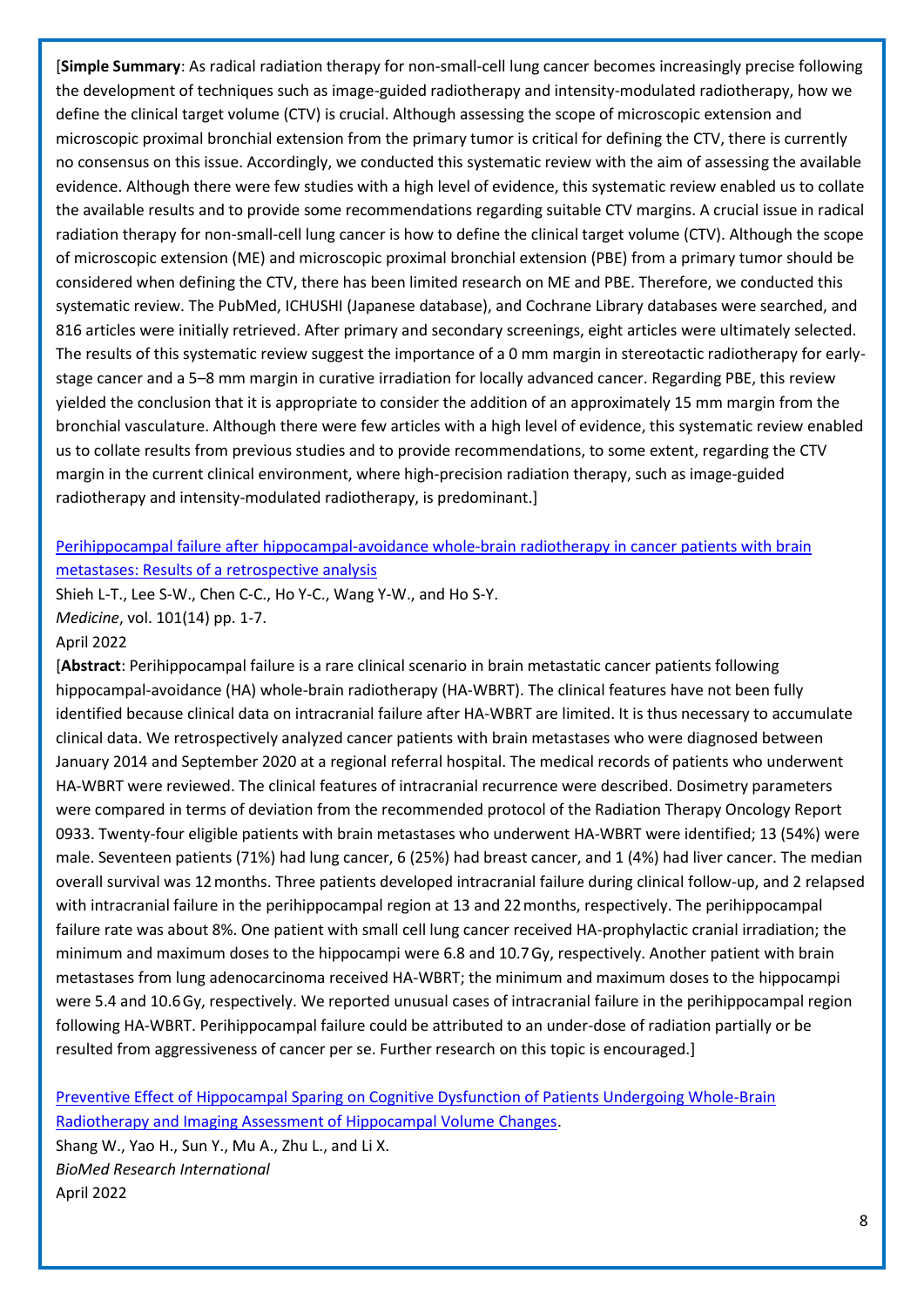[**Objective**: Preventive effect of hippocampal sparing on cognitive dysfunction of patients undergoing whole-brain radiotherapy and imaging assessment of hippocampal volume changes. **Methods**: Forty patients with brain metastases who attended Liaoning Cancer Hospital from January 2018 to December 2019 were identified as research subjects and were randomly divided into a control group and an experimental group, with 20 cases in each group. The control group was treated with whole-brain radiotherapy (WBRT), and the experimental group was treated with hippocampal sparing-WBRT (HS-WBRT). The Montreal Cognitive Assessment (MoCA) score, Eastern Cooperative Oncology Group (ECOG) score, cancer quality-of-life questionnaire (QLQ-C3O) score, hippocampal volume changes, and prognosis of the two groups were compared. **Results**: The MoCA scores decreased in both groups at 3, 6, and 12 months after radiotherapy, with significantly higher scores in the experimental group than in the control group (P < 0.05). After radiotherapy, both groups had lower ECOG scores, with those in the experimental group being significantly lower than those in the control group (P < 0.05). After radiotherapy, the QLQ-C30 score was elevated in both groups, and that of the experimental group was significantly higher than that of the control group (P < 0.05). The experimental group outperformed the control group in terms of the prognosis (P < 0.05). The hippocampal volume of the control group was significantly smaller than that of the experimental group (P < 0.05). **Conclusion**: The application of hippocampal sparing in patients receiving whole-brain radiotherapy is effective in preventing cognitive dysfunction, improving the quality of life and prognosis of patients, and avoiding shrinkage of hippocampal volume.]

[Sinonasal Side Effects of Chemotherapy and/or Radiation Therapy for Head and Neck Cancer: A Literature Review](https://libkey.io/libraries/2554/10.3390/cancers14092324) Riva G., Cravero E., Pizzo C., Briguglio M., Iorio G.C., Cavallin C., Ostellino O., Airoldi M., Ricardi Umberto et al *Cancers*, 14(9)

#### May 2022

[**Simple Summary**: Rhinosinusitis and smell alterations are common side effects during and after radiotherapy and chemotherapy for head and neck cancer. The assessment of sinonasal complaints is important to increase patients' quality of life. The aim of this review is to summarize and analyze our current knowledge of the sinonasal side effects of chemotherapy and/or radiation therapy for head and neck cancer, with a specific focus on mucosal and olfactory disorders. Radiotherapy and chemotherapy represent important treatment modalities for head and neck cancer. Rhinosinusitis and smell alterations are common side effects in the sinonasal region. This review will summarize and analyze our current knowledge of the sinonasal side effects of chemotherapy and/or radiation therapy for head and neck cancer (HNC), with a specific focus on mucosal and olfactory disorders. A review of the English literature was performed using several databases (PubMed, Embase, Cochrane, Scopus). Fifty-six articles were included in qualitative synthesis: 28 assessed mucosal disorders (rhinitis or rhinosinusitis), 26 evaluated olfactory alterations, and 2 articles addressed both topics. The incidence and severity of olfactory dysfunction and chronic rhinosinusitis were highest at the end of radiotherapy and at three months after treatment and decreased gradually over time. Smell acuity deterioration and chronic rhinosinusitis seemed to be related to radiation dose on olfactory area and nasal cavities, but different degrees of recovery were observed. In conclusion, it is important to establish the severity of chronic rhinosinusitis and olfactory dysfunction in order to find strategies to support patients and improve their quality of life.]

## [The Cost-Effectiveness of Selective Internal Radiation Therapies Compared With Sorafenib for Treating Advanced](https://libkey.io/libraries/2554/10.1016/j.jval.2021.10.009)  [Unresectable Hepatocellular Carcinoma in the United Kingdom](https://libkey.io/libraries/2554/10.1016/j.jval.2021.10.009)

Claxton L., Walton M., Sharif-Hurst S., Wade R., Eastwood A., Hodgson R. *Value in Health*, vol. 25(5) pp.787-795 May 2022

[**Objectives**: To assess the cost-effectiveness of selective internal radiation therapy (SIRT) compared with sorafenib for the treatment of patients with advanced hepatocellular carcinoma in the United Kingdom, including a selected subgroup of patients who have been identified as benefiting from treatment with SIRT. **Methods**: A de novo economic model was developed comparing SIRT with sorafenib using data from two large randomized controlled